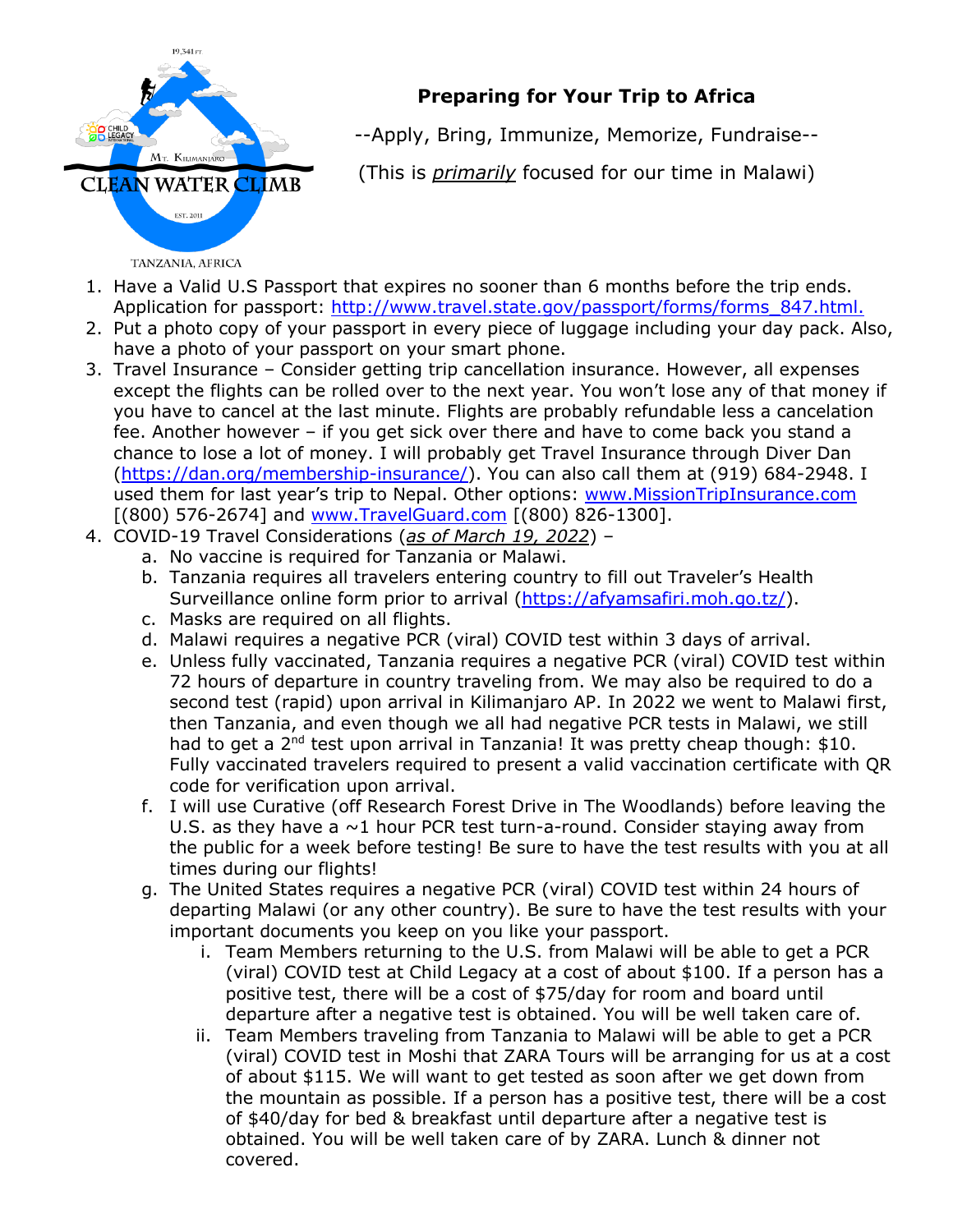- 5. Immunizations:
	- a. Make an appointment with your doctor at least 2-3 months before your trip, letting them know where and when you will be going – that way when you go to your appointment, they can research what you need. Bring your immunization card with you. Refer to my list of recommended vaccinations prior to seeing your doctor.
	- b. Whether or not you are an "at-risk" person for COVID-19 you may want to consider getting a vaccination if you haven't had one for a number of reasons:
		- i. Hopefully avoid getting the virus!
		- ii. Not having to scrap your trip at the last minute due to a positive test!
		- iii. Avoid getting stuck overseas for an extra 10-14 days!
		- iv. The U.S. (and many other countries) may implement a "COVID-19 Vaccination Travel Passport" requirement for travel!
	- c. If you work for a company with a wellness program, all or some of your vaccines may be covered under their wellness plans. In 2017 my YF was 100% covered by health insurance through my company.
	- d. Yellow Fever immunization is not required for Malawi unless you are coming from a country that has Yellow Fever like Tanzania. Yellow Fever often is the hardest immunization to get. Supplies were limited in the U.S. the last 2-3 years. Once you get it you will get a "Yellow card". IT IS CRITICAL THAT YOU BRING THIS CARD WITH YOU AS TANZANIA AND MALAWI OFTEN CHECK TO SEE IF YOU HAVE BEEN IMMUNIZED FOR YELLOW FEVER. CDC says Yellow Fever vaccination is good for life.
	- e. The following are some options people have used in the past (pre-COVID) for Yellow Fever Immunizations:
		- i. I have heard that the **Houston Health Department** is very inexpensive. Here is their link:
			- http://www.houstontx.gov/health/Immunizations/foreigntravel2.htm.
		- ii. I have also heard that at the Brazoria County Clinic gives vaccinations, several may be free. Their contact info is **Brazoria County Health Clinic**, 260 George Street, Suite 200, Alvin, TX 77511. Their phone number is 281- 585-3024 (call before you make the drive).
		- iii. **Kelsey-Seiboldt Travel Clinic** also gives vaccinations, including Yellow Fever. They are located on Holcombe at Medical Center. Their number is 713- 442-8747. Price charged in 2019 was \$262.
		- iv. **University of Texas Health Clinic** offers vaccinations. Their phone number is 713-500-3267. Call for prices and an appointment.
		- v. If you live in or near The Woodlands, TX and need to get the Yellow Fever shot **Walgreen's** at 242 & St. Luke's Way may offer them. Their number is 936-271-9471. Also, *Kroger's* at Gosling & Research Forest Drive offer them as well as all the required shots. I got my YF there in 2017. Their supply has been limited. Their number is 281-298-6165. Call either of these facilities well ahead of time. *There needs to be a Yellow Fever certified Pharmacist on duty in order for the shot to be administered.*
		- vi. Finally, people have obtained Yellow Fever at **Passport Health**.
- 6. Things to bring Medical:
	- a. Please see separate handout on vaccines, prescription medications, and over-thecounter medications.
	- b. Vitamins and other personal prescription medicine (s).
	- c. Pepto-Bismol & other over-the-counter meds you might need for indigestion sinus.
	- d. Hand sanitizer liquid and wipes.
	- e. Personal medical insurance card on the trip.
	- f. Yellow Fever Card with all your immunizations listed.
- 7. Things to Bring Travel: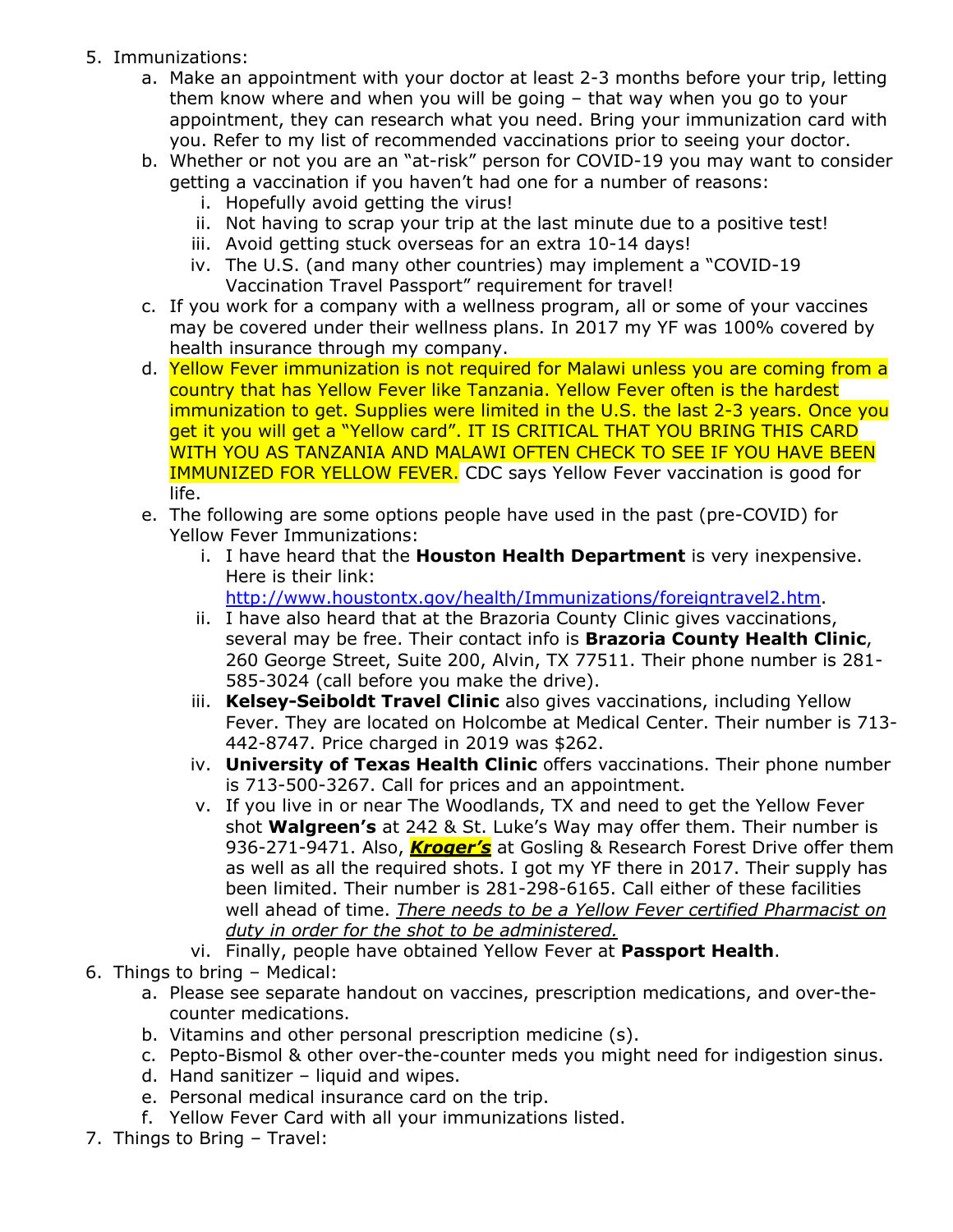- a. Travel documents (itinerary, etc.) please share with team leader (if different flights).
- b. Frequent flyer numbers for the appropriate airlines.
- c. Travel insurance documents (optional).
- d. Bring extra \$ for Covid testing, souvenirs, extra luggage fees, and minor incidentals (coffee or a meal in airport, small tips for help with luggage, etc.). Very important: make sure U.S. denominations are dated year 2010 and later!!
- e. Toothpaste, toothbrush, floss, earplugs, eye shades, noise-cancelling headphones.
- 8. Things to Bring Clothing: Clothing should be conservative especially for the women when in Malawi but in general too as we represent Christ in cultures that are not the same as ours (**ladies, nothing tight or short please**) –
	- a. Men long pants or shorts for work at wells and project site.
	- b. Women long pants & longer Capri's for work at wells and project site. Skirt, knee length or longer for optional for church (when we go to church).
	- c. Light weight jacket for cool days and cooler nights!
- 9. Sun protection (especially on high altitude hikes):
- a. Sunglasses, sunblock, wide-brimmed hat, and/moisturizing lotion, lip balm. 10.Miscellaneous to bring:
	- a. If you wear prescription glasses, bring an extra pair.
	- b. Old tennis shoes (the soil in Malawi is very red & will *permanently* stain tennis shoes!)
	- c. Camera (w/good telephoto especially if going on an animal safari)/video camera.
	- d. Spare batteries or rechargeable batteries/Battery recharger for Safari and hike.
	- e. Plug adaptors (international kit), extension cord with multi-plug for simultaneous multi-device battery charging (i.e. for cell phone, camera batteries, & computer), small tripod, camera lens cleaning solution and cloth.
	- f. Fanny pack can be very handy for small items throughout trip.
	- g. Flashlight or headlamp (more convenient).
	- h. Snacks (best not to eat in front of the villagers in Malawi).
	- i. Water is provided, but bring a water bottle. When we go out to the wells refrain from drinking in front of the villagers, though I am guilty sometimes, and try to hide in the vehicles if I am very thirsty. Some villages will offer us soda pop. Receive graciously!
	- j. Small personal 1<sup>st</sup> Aid kit: Band-Aids, moleskin, anti-bacterial tube.
	- k. Toiletries including extra roll of TP (just in case!!).
	- l. Computer (optional).
	- m. Cell phone with international coverage (optional). I will keep mine in AP mode unless Wi-Fi is available.
	- n. Binoculars (optional) for Safari. I won't be bringing. Guide usually has one in vehicle.
	- o. Church Project CWC Devotional guide for writing down your thoughts/prayers at the end of each day. Please journal your daily thoughts and prayers!!
	- p. Small Bible or Smartphone Bible APP with downloaded bible.
	- q. Credit card (beware: bank fees will be charged when you get credit card bill)!

## Miscellaneous information:

- 1. In Malawi we will be staying at Child Legacy's Community Sustainability Project. It is located in/near Msundwe (about 35-40 km (20mi) west of Lilongwe (Malawi's capital) city center).
- 2. Laundry service is included in your Malawi expenses at the CLI project site.
- 3. *Photos:* **Please, this is very important, and will save me an enormous amount of time. Set your cameras to the exact same local time, Kilimanjaro (8 hours ahead**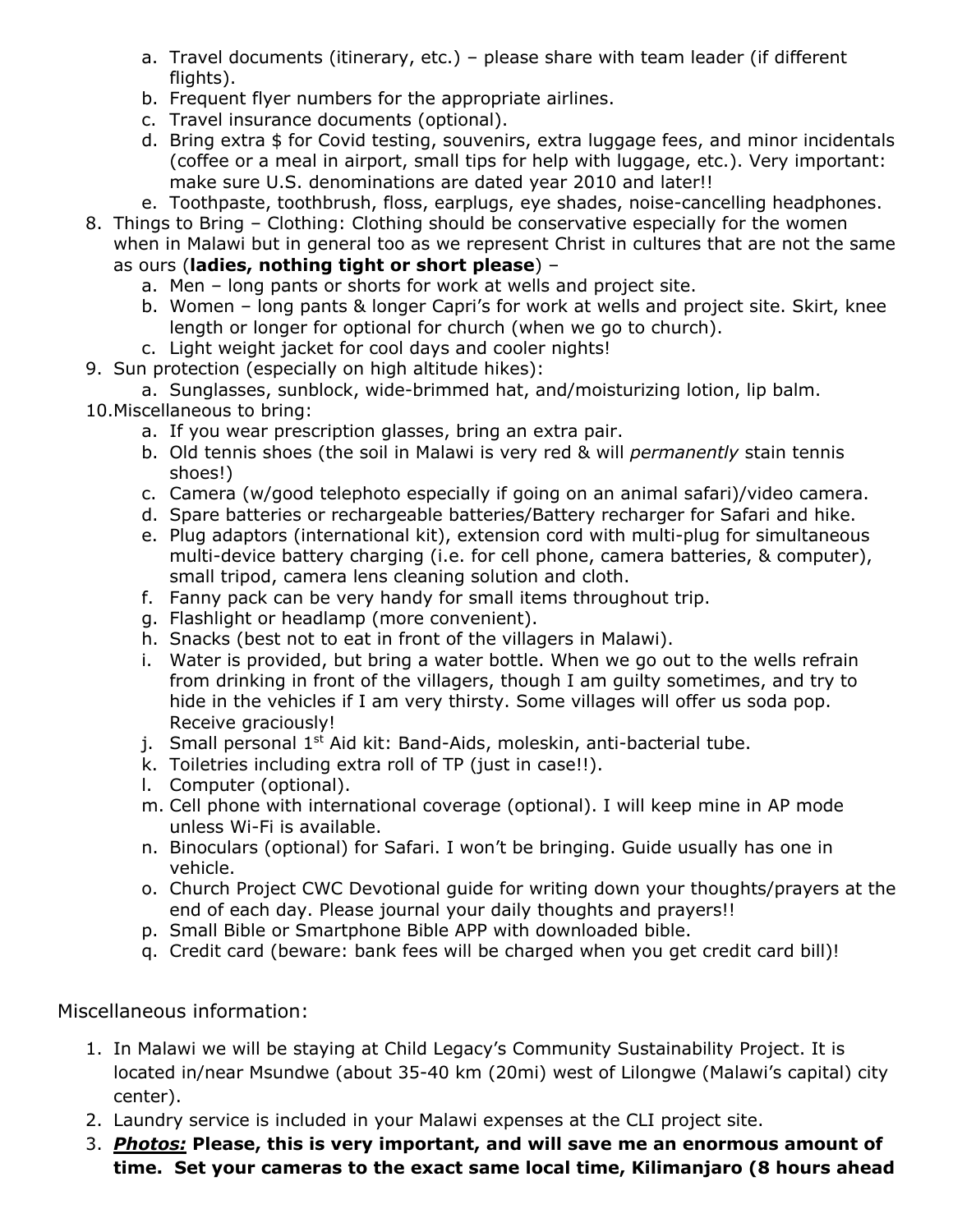**of Houston) and Malawi (7 hours ahead of Houston). I will back up everyone's photos & videos to my laptop AND 2 external hard drives during the course of the trip. If your camera memory device is anything but an SD card, bring with you whatever you would need to transfer the photos from your camera to a PC or Mac laptop via an SD adaptor. It is great for organizing all our photos at the end of the trip. When we get back, I will copy to my Google Drive organized by team members. If you have more than one device, I will create separate folders for each device. I will use your photos for water well repair reports, videos, and to continue to promote what CLI is doing in Malawi and the Clean Water Climb. So, take lots of photos!**

- 4. *Videos:* **Take lots of videos too! Please try to take videos in horizontal format to be used in future promotional videos.**
- 5. Village visits ( $\sim$ 2 wells/day) When we first arrive at the village, we will gather around the broken well and pray for its successful repair, that no one gets hurt, and the health of the community will improve. Next we will visit the village's alternative water source. For our good-size group there will at least 3 concurrent things for people to do so we are not stepping on each other's toes:
	- a. Bible Storying (half of people team)
		- i. Begin memorizing at least three of the five Bible stories that we share at the wells (please commit to one short story (Jesus Calms the Storm or the Blind Beggar), one medium length story (The Demon-possessed Gerasene man or Nicodemus), and the long one (The Woman at the Well):
			- 1. Jesus Calms the Storm
			- 2. Jesus and the Demon-possessed Gerasene man
			- 3. Jesus and the Blind Beggar
			- 4. Jesus and Nicodemus
			- 5. Jesus and the Woman at the Well
		- ii. Remember 3 goals each time you story:
			- 1. Tell the story accurately
			- 2. Tell the story like it's the greatest story of all time (which it is!)
			- 3. Trust the LORD to work through the proclamation of His Word!
	- b. Well repairs themselves (3-4 people at one time can help with this the crew will show you what to do if you want to be hands-on).
	- c. Photography (everyone else!) We need lots of videos and photos (see above)!
	- d. We want the kids distracted from the well repair for their safety, and we want them to hear the bible stories, so avoid taking videos and photos while we are sharing Christ, other than of the kids listening.
	- e. Near the end of the village visit we give out 3 Soccer Balls and 3 Frisbees to the chief. We will need 2 people to demonstrate how to use the Frisbees!
	- f. Near the end of the village visit we give out 3 Chichewa Bibles to chief (1 person) and explain to him/her where the 5 stories we shared can be found.
	- g. Near the end of the village visit we give out Vitamins to villagers (4 people).
	- h. Remember that before and after we Bible Story and pray take tons of people pictures!! Since the kids especially love to have their pictures taken feel free to take lots of photos and videos of the kids and/or play various games with them. We need to be careful about taking the kids away from hearing God's word, so play in the very beginning and at the end after we give out the Frisbees and Soccer Balls.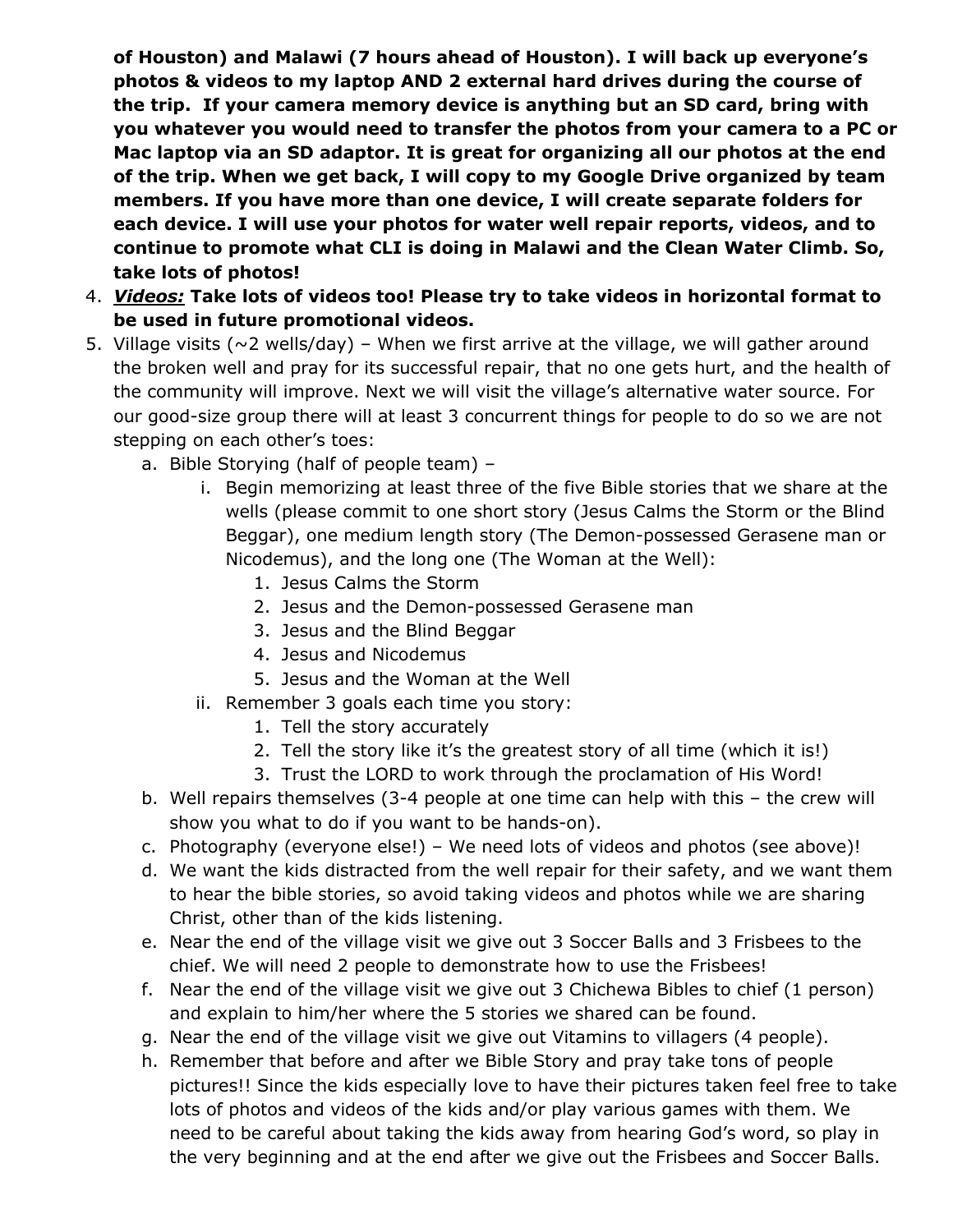- i. Near the end of the village visit consider playing "limbo" with the kids with the PVC pipe that comes out of the repaired well. It's a blast! THEY LOVE THIS!
- j. After the well is repaired and the bible stories completed with a call to follow Christ, we will do the following in this order:
	- i. Take photos and videos of the people receiving The Lord.
	- ii. Take lots of photos and videos with the kids and with the women at the repaired well. Kids will be first. Women will be next.
	- iii. Take a group photo with the kids and the women at the repaired well. We want to include at least one village shot with the summit banner and with us wearing our Clean Water Climb T-Shirts.
	- iv. Give out chewable multiple vitamins the crew will line the kids up for us.
	- v. Give out 3 soccer balls & 3 Frisbees good time to play for a few minutes
	- vi. Give 3 Chichewa Bibles to the chief for his village.
	- vii. We may also be giving out the 5 bible stories on laminated flash cards in Chichewa and encourage the village to memorize and share with their friends and the surrounding area. We hope to have Pastor Yohann with us like 2021. It was great to have him for the first time. He is a gifted evangelist, and he loved the time in the villages! This will allow him to start connecting to the villages within an hour or so drive of the project. Pastor Jason Pierce is working on a plan on how best to work with Pastor Yohann and some of his church members to implement/integrate Bible Story cards, Chichewa bibles, (and audio bibles we will be bringing to Malawi that Church Project is purchasing).
	- viii. We will close with asking the villagers to pray for us. We want them to believe that we are not "above" them, but we are all equals!
- 6. Project Site
	- a. There's a chance we will do some work at the project site!
	- b. Church/Rest Day on Sunday Please wear nicer clothes for church!
- 7. Other
	- a. Jeff Rogers, Child Legacy founder, will be in Malawi with us. He loves Jiff Creamy Peanut butter and Oreo cookies (so do I, LOL)!
	- b. CLI *might* email me a list of supplies to bring in our suitcases. I will let you know.
	- c. Do not give out your email or phone number to people we meet who ask for it. Some may end up constantly asking for money by email or text when you get back to America! Better to connect through FB. You can always unfriend if it gets annoying!
	- d. Everybody brings one soccer ball and one Frisbee in their suitcase.
	- e. Do not take photos inside of airports or of police or military along the roadside!
- 8. What not to bring
	- a. All Travelers:
		- i. Traveler's checks, jewelry
		- ii. Insect repellant rare to see many mosquitoes other than at Springlands Hotel in Moshi, Tanzania – wear long pants/long sleeve shirts in Moshi to avoid them.
		- iii. ATM card will generally not be needed as most places take U.S. cash or cc.
	- b. Tanzania Travelers:
		- i. Swimming suit, unless you want to swim in Zara's unheated pool!